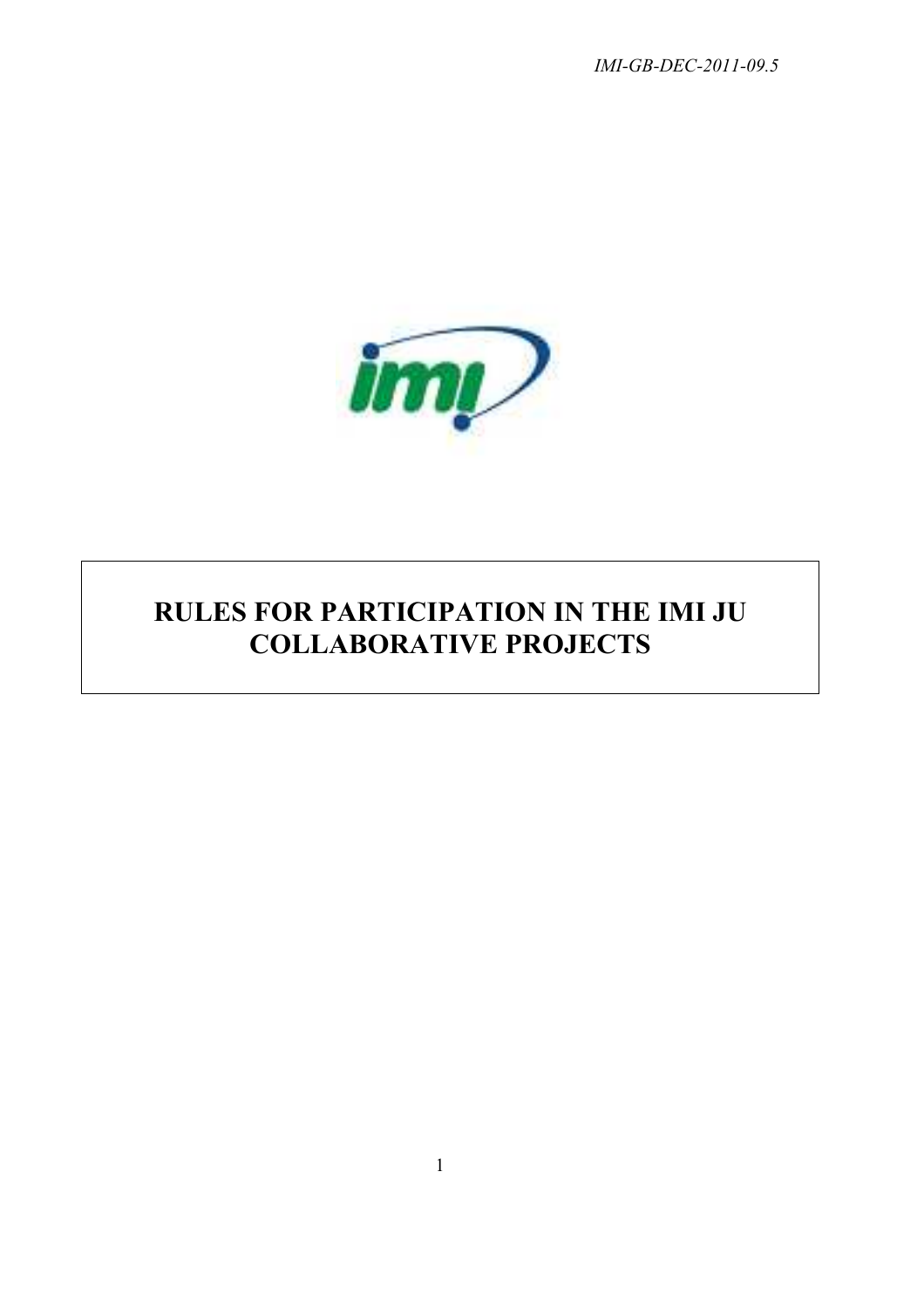## **OUTLINE**

- **1. Definitions**
- **2. Participation in an IMI JU collaborative project**
	- **2.1 General provisions**
	- **2.2 Eligible consortia**
	- **2.3 Independence**
- **3. Eligibility to receive IMI JU funding**
- **4. Funding principles**
	- **4.1 Funding scheme**

## **4.2 Eligible project costs**

4.2.1 Eligible project costs incurred by the beneficiaries

4.2.2 Eligible project costs incurred by the EFPIA companies and other participants not eligible for IMI JU funding

## **4.3 Eligible cost categories**

## **4.4 Subcontracting**

**4.5 Forms of grants and calculation of the IMI JU contribution for beneficiaries** 

**5. Ethical requirements**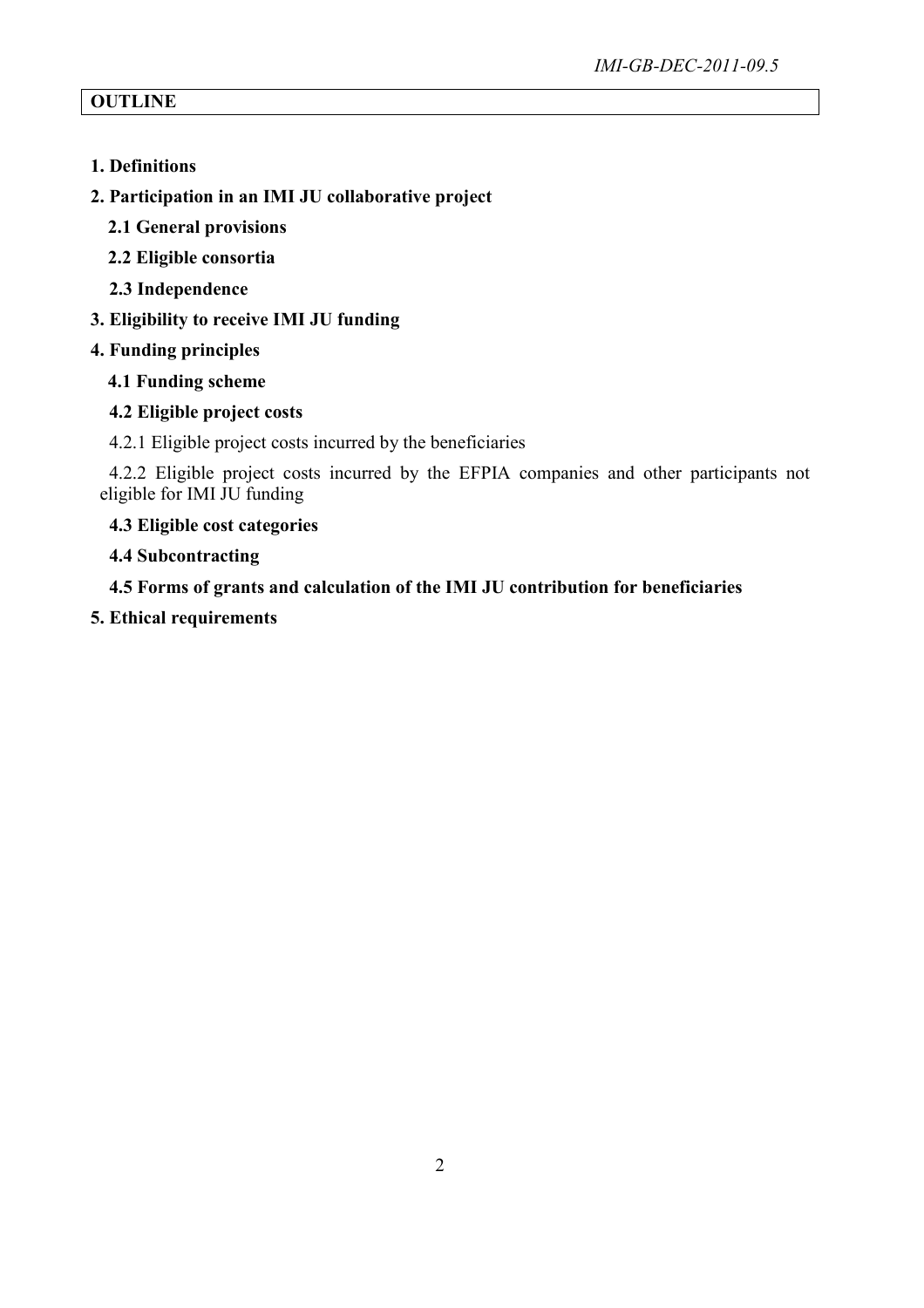## **1. Definitions**

*'Beneficiary'* means a *participant* eligible to receive *IMI JU* financial contribution in accordance with the *IMI JU* Statutes annexed to Council Regulation (EC) No 73/2008 on the establishment of the *IMI JU* of 20 December 2007;

*'EFPIA'* means the European Federation of Pharmaceutical Industries and Associations.

*'EFPIA company'* means a legal entity which is a research-based pharmaceutical company that is a member of EFPIA.

*'IMI JU'* means the Innovative Medicines Initiative Joint Undertaking set up under the Council Regulation no 73/2008 of 20 December 2007.

*'Legal entity'* means any natural person, or any legal person created under the national law of its place of establishment, or under Community or Union law or international law, which has legal personality and which may, acting in its own name, exercise rights and be subject to obligations. In the case of natural persons, references to establishment are deemed to refer to habitual residence.

*'Participant'* means a legal entity forming part of the consortium, contributing to the project and having rights and obligations with regard to the IMI JU under the terms of the grant agreement.

*'Qualified patient organisation'* means an organisation representing the interests of certain patient groups and which complies with the guiding principles with regards to transparency established by the European Union Health Policy Forum: (http://ec.europa.eu/health/ph\_overview/health\_forum/policy\_forum\_en.htm).

*'SMEs'* mean micro, small and medium-sized enterprises within the meaning of Recommendation 2003/361/EC in the version of 6 May 2003.

## **2. Participation in an IMI JU collaborative project**

#### **2.1 General provisions**

Any company, university, research organization, or other entity, carrying out activities relevant to the objectives of the IMI JU in European Member States or countries associated with the Seventh Framework Programme can participate in an IMI JU collaborative project.

Any other entities who do not meet the conditions laid down above may participate if so agreed by the IMI JU.

Active participation of European patient organisations and regulatory agencies is welcome.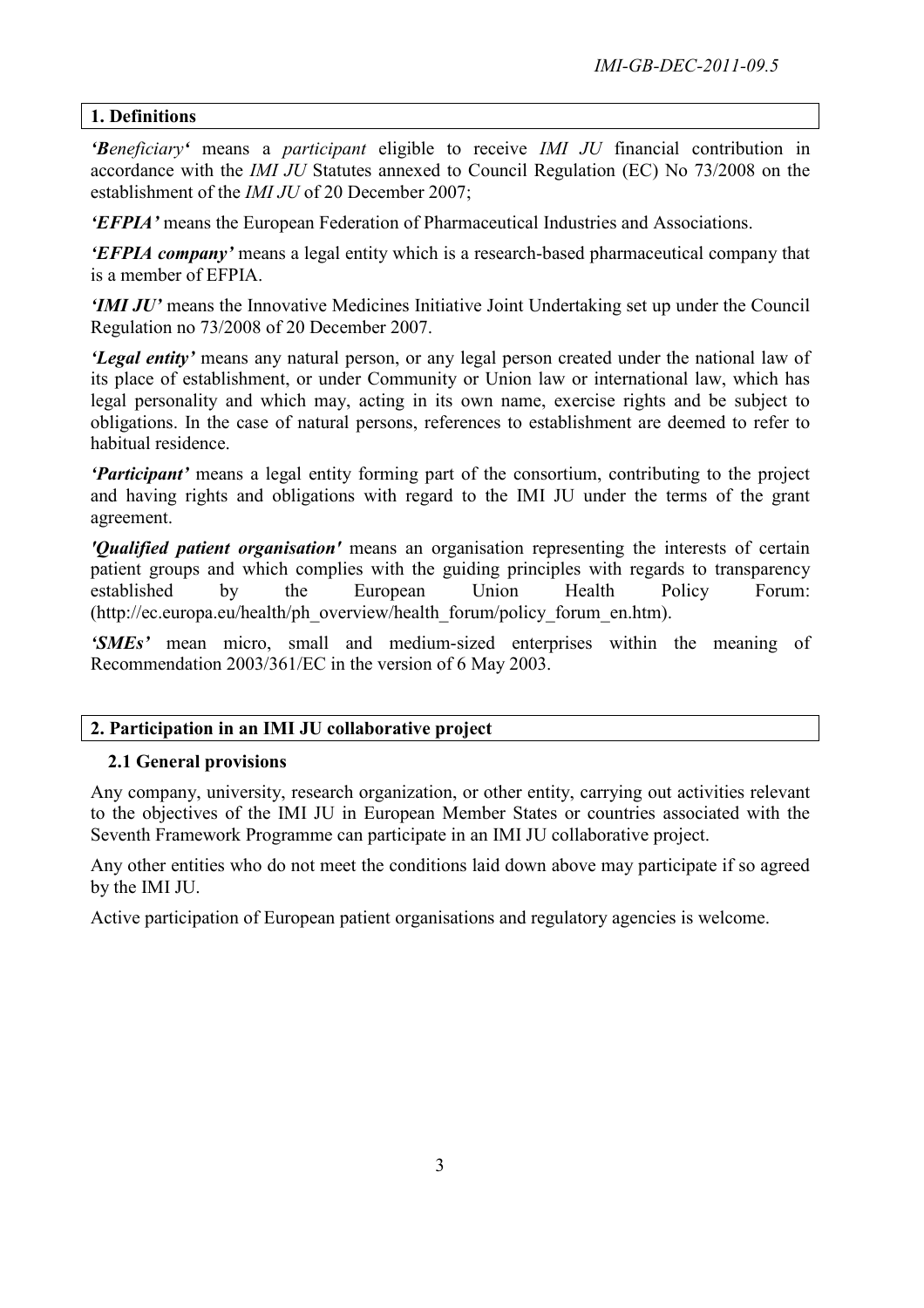## **2.2 Eligible consortia**

IMI JU research support is sought by building a consortium in order to submit a project proposal in response to a call.

A two-stage submission and evaluation process is followed. At stage 1, expressions of interest are submitted to the IMI JU by applicant consortia consisting of research organisations, universities, SMEs, patient organisations and any legal entity which is not an EFPIA company. At stage 2, the applicant consortia of the first ranked expressions of interest are invited to form joint consortia with pre-established EFPIA consortia already associated with the topics and to submit full project proposals.

To be eligible for participation and unless otherwise specified in the call, these consortia, whatever their size, must fulfil the following **minimum conditions**:

#### *- at stage 1:*

- (a) at least two legal entities who are eligible to receive IMI JU funding (see section 3 below) must participate.
- (b) these two legal entities must be independent of each other and of any EFPIA company, within the meaning of section 2.3 below, and must carry out activities relevant to the objectives of the IMI JU in a Member State or in a country associated to the Seventh Framework Programme.

#### *- at stage 2:*

 $\overline{a}$ 

- (a) at least two EFPIA companies must participate together with two beneficiaries (see section 3 below), whose proposal has been selected at stage 1.
- (b) the minimum number of participants is therefore four legal entities, all of whom must be independent of each other within the meaning of section 2.3 below, and must carry out activities relevant to the objectives of the IMI JU in a Member State or in a country associated to the Seventh Framework Programme<sup>1</sup>.

#### **2.3 Independence**

Legal entities are regarded as independent of each other when neither is under the direct or indirect control of the other, or under the same direct or indirect control as the other.

Control may, in particular, take either of the following forms:

- (a) the direct or indirect holding of more than 50 % of the nominal value of the issued share capital in the legal entity concerned, or of a majority of the voting rights of the shareholders or associates of that entity;
- (b) the direct or indirect holding, in fact or in law, of decision making powers in the legal entity concerned.

However, the following relationships between legal entities are not in themselves deemed to constitute controlling relationships:

(a) the same public investment corporation, institutional investor or venture-capital company having a direct or indirect holding of more than 50 % of the nominal value of the issued share capital or a majority of voting rights of the shareholders or associates;

<sup>&</sup>lt;sup>1</sup> The minimum number of participants, as specified in this document, is also applied for the purpose of distribution of the pre-financing by the Managing Entity to beneficiaries (Article 6 of the model IMI JU Grant Agreement)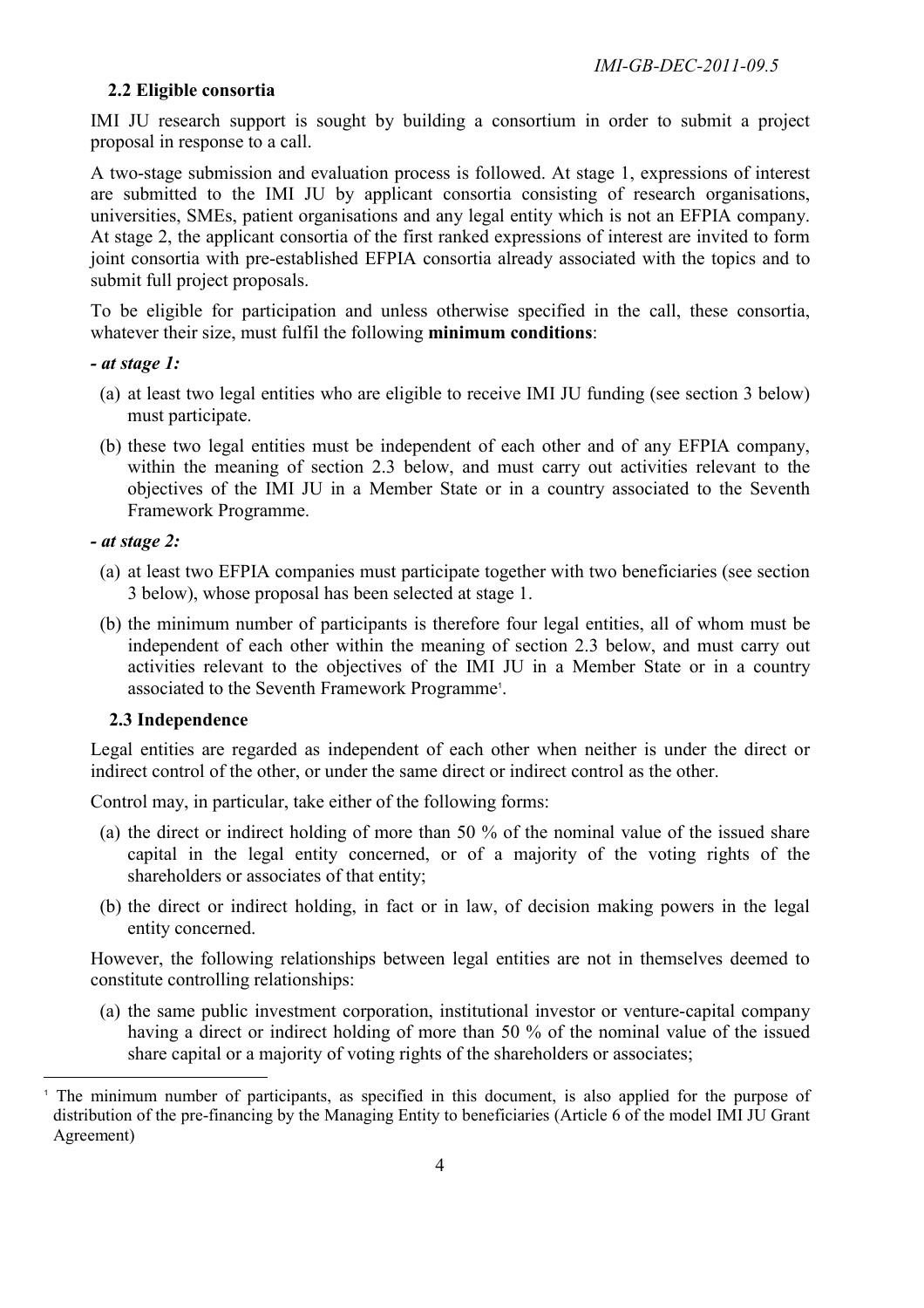(b) the legal entities concerned being owned or supervised by the same public body.

#### **3. Eligibility to receive IMI JU funding**

The following legal entities **only** are eligible for funding by IMI JU, provided they carry out activities relevant to the objectives of the IMI JU in a Member State or country associated to the Seventh Framework Programme:

- (a) SMEs within the meaning of Commission Recommendation 2003/361/EC of 6 May 2003 concerning the definition of micro, small and medium-sized enterprises;
- (b) legal entities established as non-profit public bodies under national law;
- (c) intergovernmental organisations, which have legal personality under international public law, as well as any specialised agencies set up by such intergovernmental organisations;
- (d) legal entities established under Community and Union law;
- (e) legal entities established as non-profit organisations which carry out research or technological development as one of their main objectives. For the purpose of the IMI JU Regulation, "non profit public bodies" include those that may make profit but are not permitted to distribute such profits otherwise than in the furtherance of public interest purposes and which carry out scientific and technological research among their main activities;
- (f) secondary and higher education establishments;
- (g) non-profit qualified patients' organisations.

**Any other legal entities, who do not meet the conditions laid down above, will bear their own costs for participating in an IMI JU collaborative project.** 

#### **4. Funding Principles<sup>2</sup>**

#### **4.1 Funding scheme**

IMI JU collaborative projects are implemented through a co-financing scheme. The IMI JU grants financial support to the eligible entities (see conditions above), while the other entities (including the EFPIA companies) participate in the project with their own resources.

 $\overline{a}$ <sup>2</sup> The funding rules regarding indirect costs are subject to the modifications of the IMI model Grant Agreement to be adopted by decision of the IMI JU Governing Board.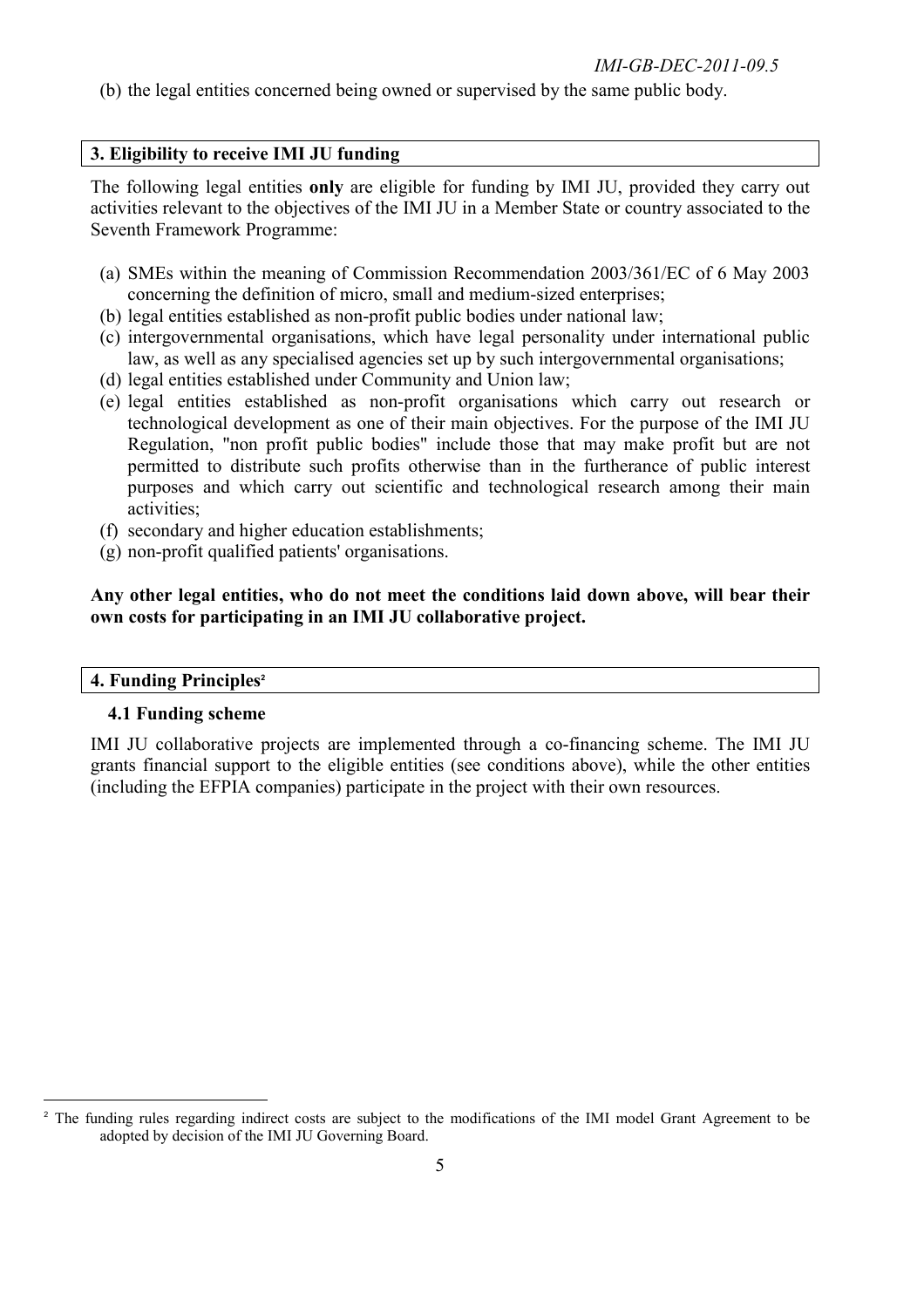## **4.2 Eligible project costs**

## **4.2.1 Eligible project costs incurred by the beneficiaries**

Eligible project costs will be calculated under the conditions laid out in the Grant Agreement, and taking into account the provisions of the IMI Financial Rules (Article 100)<sup>3</sup>. They will be based on the following principles:

**a) Eligible project costs** are determined according to the usual accounting and management principles and practices of the beneficiary in a manner consistent with the principles of economy, efficiency and effectiveness. Costs must be actual, incurred by the beneficiary who is claiming them, during the project (with the exception of the final reports within the time limit set forth in accordance with the grant agreement), in European Member States or countries associated to the Seventh Framework Programme, and for the sole purpose of achieving the objectives of the project. They must be recorded in the accounts of the participant who is claiming them.

**b) Non-eligible costs** include identifiable indirect taxes including value added tax, duties, interest owed, provisions for possible future losses or charges, exchange losses, costs related to return on capital, costs declared, incurred, or reimbursed in respect of another project funded by the European Union, debt and debt service charges, excessive or reckless expenditure, and any other costs that do not meet the conditions of eligibility laid down above.

**c) The total eligible costs** comprise the direct eligible costs incurred by the beneficiary in accordance with the above principles and the indirect eligible costs. The beneficiaries may opt for one of the following indirect costs methods:

- *1. actual indirect costs*
- *2. simplified method*

Simplified method is a modality of the actual indirect costs for organisations which do not aggregate their indirect costs at a detailed level, but can aggregate them at the level of the legal entity.

3. *a flat rate of 20%* of the direct eligible costs (excluding subcontracting costs and costs of other third parties which are incurred outside the premises of the beneficiary).

The beneficiary shall apply the same indirect costs method in all IMI JU grant agreements in which the beneficiary will participate.

## **4.2.2 Eligible project costs incurred by the participants not eligible for IMI JU funding**

**Costs incurred by EFPIA** companies are considered as "in kind contributions" to the project. "In kind contributions" will be calculated under the conditions laid out in the model IMI JU grant agreement (notably based on usual accounting and management principles and practices). Note that costs incurred by EFPIA companies for the project outside European Member States or countries associated to the Seventh Framework Programme can be acknowledged as "in kind contributions", but will not be counted towards the matching IMI JU financial contribution.

Financial contributions from an EFPIA company to a beneficiary in order to cover part of the eligible project costs of the latter can also be included in the "in kind contributions" of this

 $\overline{a}$ <sup>3</sup> See http://www.imi.europa.eu/content/documents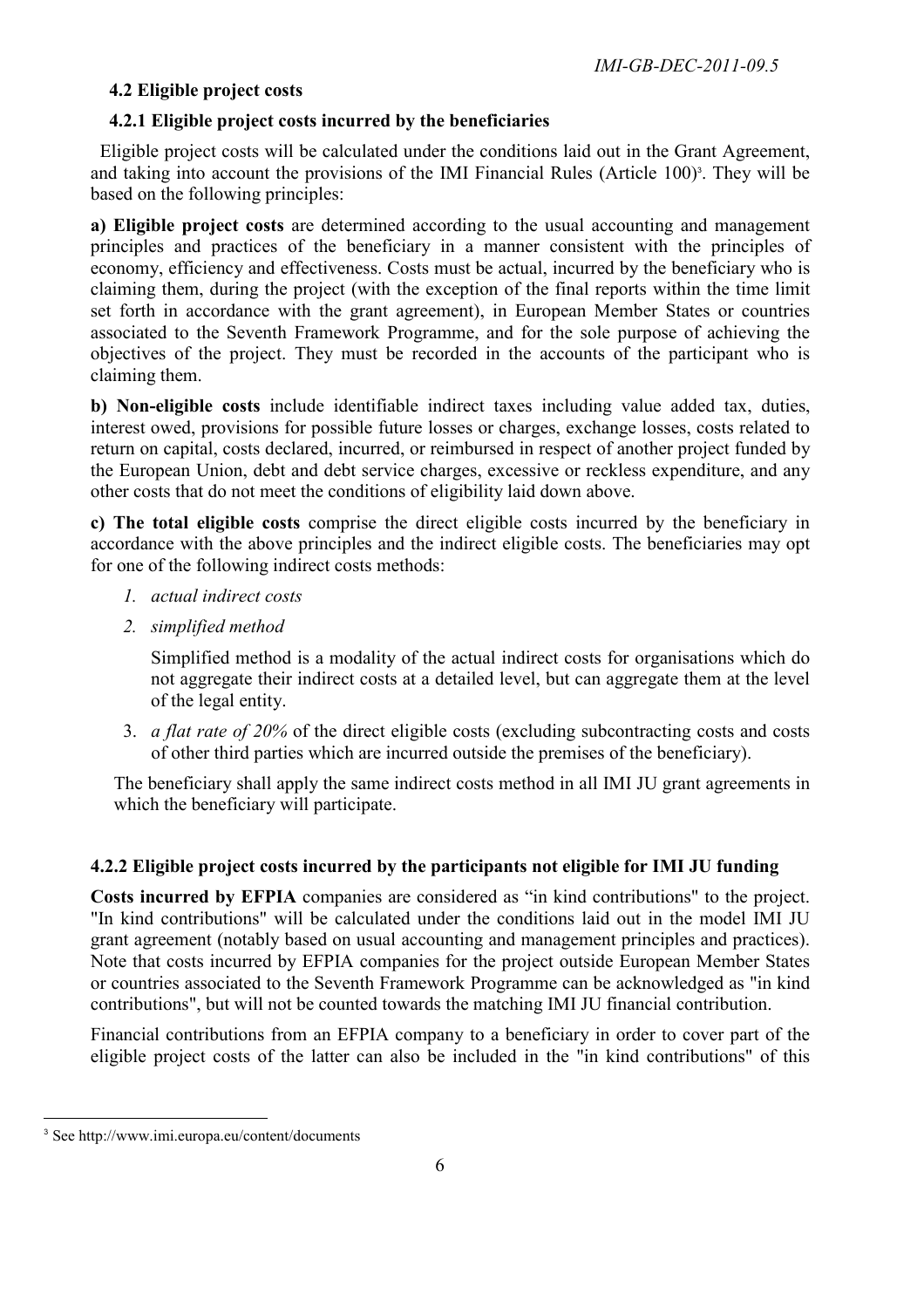## *IMI-GB-DEC-2011-09.5*

company. Such financial contributions must also be declared by the beneficiary who received them as receipts to the project, and must cover costs of work performed, without added profit.

## **4.3 Eligible cost activities**

**The following cost activities apply to all project participants** (EFPIA companies, beneficiaries, or any other type of legal entity):

1) Direct eligible costs

| <b>Activities</b>   | Indicative type of direct eligible costs |                                                                                                                                                                                                                                                   |
|---------------------|------------------------------------------|---------------------------------------------------------------------------------------------------------------------------------------------------------------------------------------------------------------------------------------------------|
|                     | Personnel                                | Costs of personnel allocated to the project                                                                                                                                                                                                       |
| <b>Research</b>     | Equipment                                | Purchase $\&$ depreciation (or leasing), in proportion of<br>its use for the project                                                                                                                                                              |
| activities          | Consumables &<br>Materials               | Purchase                                                                                                                                                                                                                                          |
|                     | Subcontracting for<br>services           | See 4.4 for general conditions                                                                                                                                                                                                                    |
|                     | Management<br>activities                 | Costs of personnel allocated for activities related to<br>management of the project; meetings, travel and<br>subsistence for management purposes; subcontracting<br>for management purposes, such as certificates on the<br>financial statements. |
| Other<br>activities | Training activities                      | Fees, travel and subsistence for participants in<br>training activities; facilities $\&$ equipments; salary<br>costs of those providing the training (salary costs of<br>those being trained are not eligible).                                   |
|                     | Other                                    | Dissemination<br>(e.g. establishment of website,<br>presentation at conferences); networking; intellectual<br>property (e.g. filing and prosecution of patent<br>applications, patent searches and legal advice),<br>studies.                     |

2) Indirect eligible costs

See sections 4.2.1.c) and 4.2.2 above.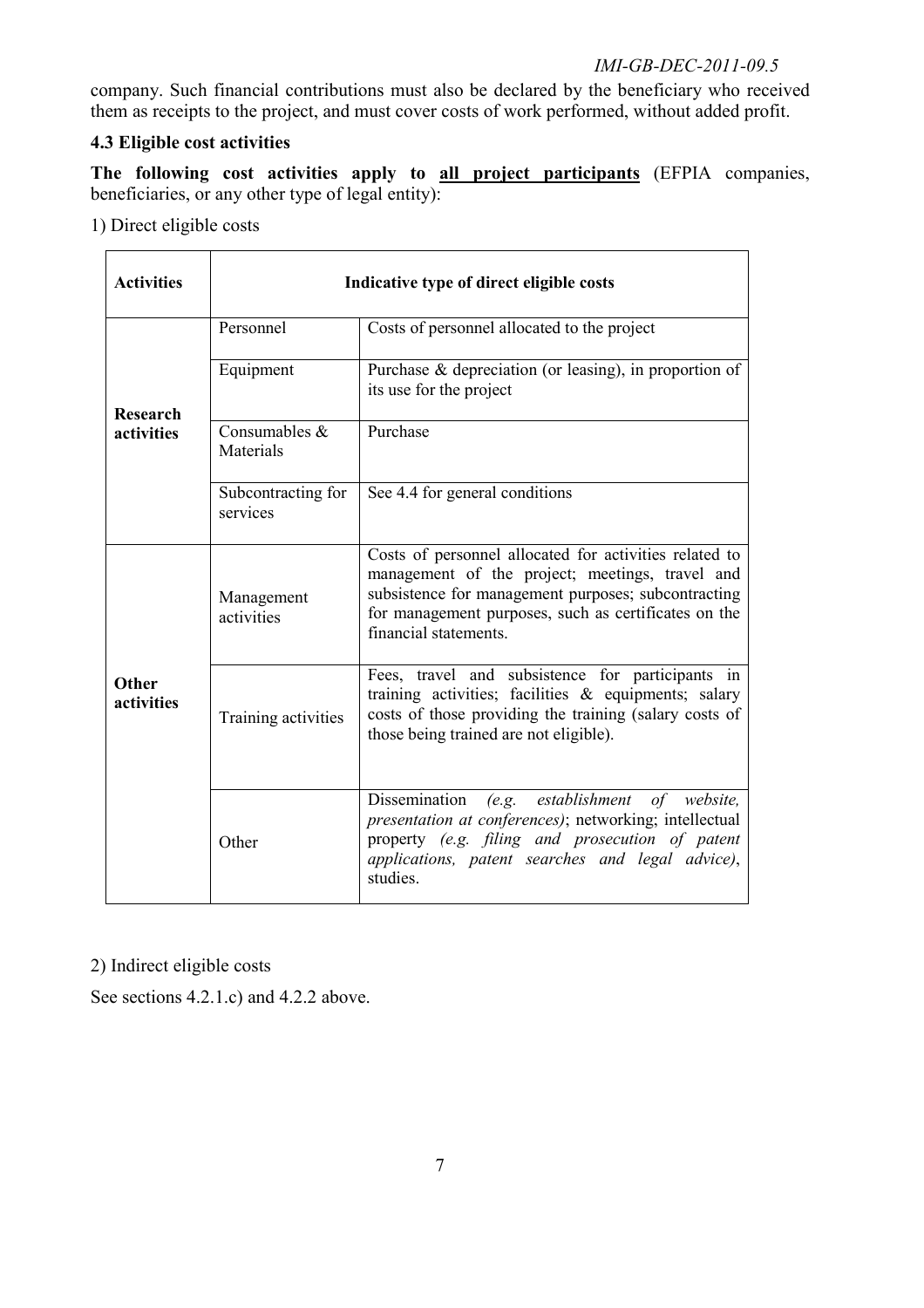## **4.4 Subcontracting**

The following principles apply to subcontracting:

- Only services, such as data processing for example, may be subcontracted by participants. Such services may only be subcontracted if it is a more efficient means for that participant to deliver the required service.
- Subcontracting must ensure best value for money (best price/quality ratio), under conditions of transparency and equal treatment.
- Any subcontracted work must be conducted in European Member States or countries associated to the Seventh Framework Programme. Exceptions may only be accepted on a case-by-case basis, based on scientific or technical justification.
- The participant remains legally responsible for the performance of the subcontracted work, and for all related management and financial aspects.
- Costs of subcontracting are reported by the participant in accordance with the reporting principles.
- The identity of subcontractor(s) is communicated to all participants.
- The relevance of the proposed subcontracting is evaluated as part of the whole evaluation/selection process of applications.
- However, if a need for subcontracting is identified during the course of a project, the tasks may be reassigned among the participants, or subcontracted following agreement among the participants on condition that this does not increase the project total costs.
- Subcontractors are **not** parties to the Grant Agreement signed between the IMI JU and participants, and as such do not receive any rights with regard to the intellectual property of the IMI JU project, as granted to participants.
- Public entities must follow the procurement principles established by their national authorities. For subcontracts exceeding certain amounts, the directive on public procurement of services applies and the publication of a call for tenders is mandatory. However, they must in any case comply with the terms of the Grant Agreement.

## **4.5 Forms of grants and calculation of the IMI JU contribution for beneficiaries**

IMI JU's standard form of grant for its financial contribution is the **reimbursement of a percentage of the eligible costs**, direct and indirect, incurred by the beneficiary. For indirect costs (overheads), a flat rate of 20 % of total eligible direct costs (excluding subcontracting costs and the costs of resources made available by third parties) applies for those beneficiaries who do not declare their actual indirect costs.

The **maximum** IMI JU financial contribution covers:

- 75% of eligible costs for research activities;
- 100% of eligible costs for other activities including management and training activities.

The IMI JU contribution is based on the accepted costs for each participant eligible for IMI JU funding.

**The IMI JU financial contribution must not give rise to a profit. Receipts are taken into consideration for the calculation of the grant.**